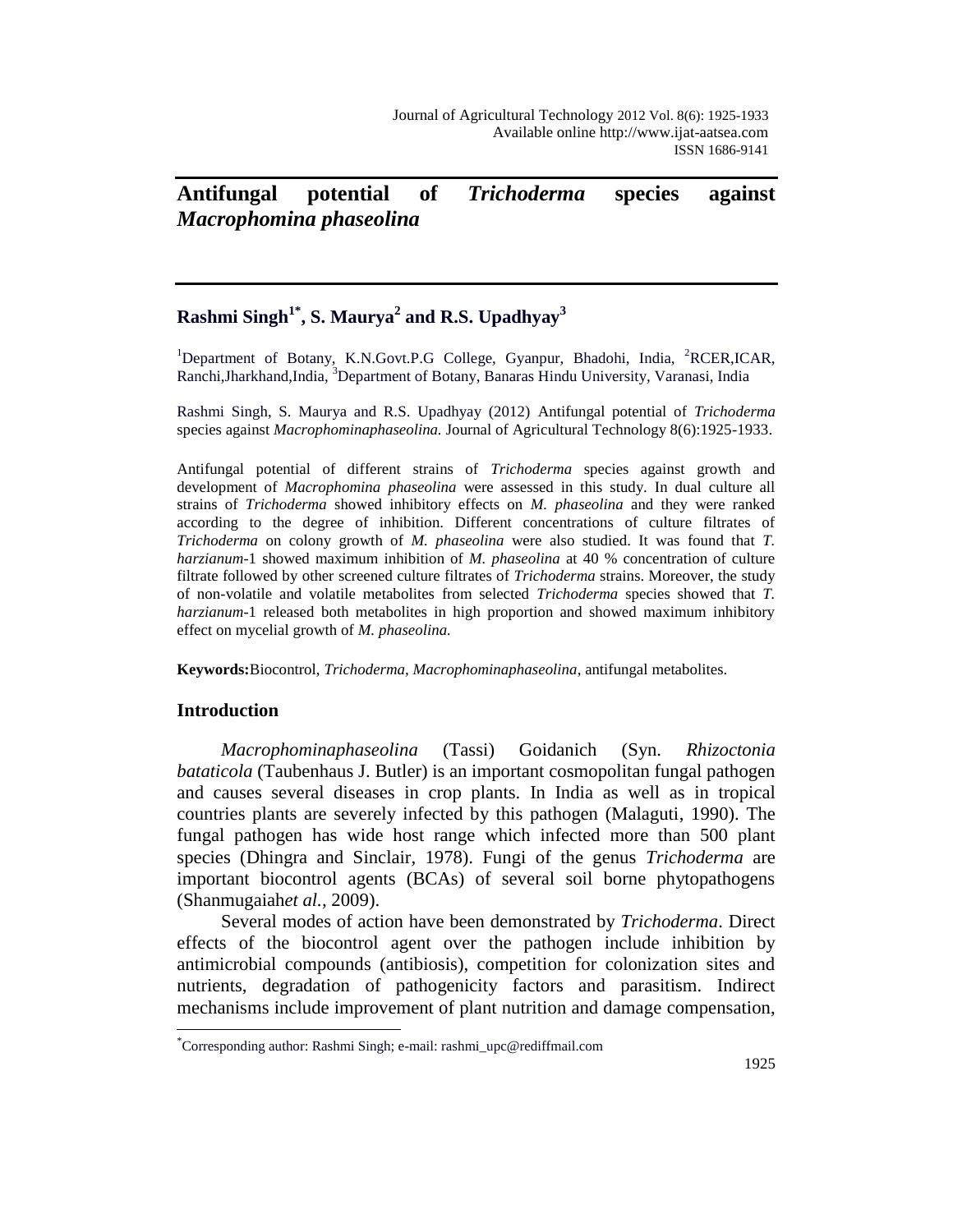changes in the root system anatomy, microbial changes in the rhizosphere and activation of plant defence mechanisms. Antibiosis occurs during interactions involving low-molecular-weight diffusible compounds or antibiotics produced by *Trichoderma* strains that inhibit the growth of other microorganisms. This includes antibiotic compounds and extracellular enzymes that damage plant pathogens, as well as compounds that may enhance *Trichoderma* in maintaining a favorable balance as a portion of the biota (Benítez*et al*., 2004; Harman *et al*., 2004).

The aim of this study was to evaluate the possible role of antifungal metabolites from *Trichoderma* on growth and development of *M. phaseolina*.

## **Materials and methods**

### *Trichoderma-M.phaseolina interaction*

*In vitro* screening of *Trichoderma*species for their antagonistic potential was done by inoculating 5 mm agar block of *Trichoderma* against *M. phaseolina* on PDA medium, 3 cm apart from each other. The inoculated plates were incubated at  $25 \pm 2^{0}C$  and the observations were made after 6 days. The assessment of the colony interaction in dual culture was done by following the method described by Upadhyay and Rai (1987). The parameter used for the assessment was percent inhibition of radial growth of the pathogens by using the formula:  $100 \times (R1 - R2)/R1$  (Fokkema, 1976), where R1 denotes the radial growth of the pathogen towards the opposite side and R2 denotes the radial growth of the pathogen towards the antagonist.

### *Effect of culture filtrates of the Trichoderma on M. phaseolina*

The selected *Trichoderma* spp. and *M. phaseolina* were grown on PDA medium in Petri dishes at  $25 \pm 2^{0}C$  for 4 days. Two equal size blocks (5 mm each) of *Trichoderma* species, cut from the actively growing margins of 4 day old cultures, were inoculated separately into 250 ml Erlenmeyer flasks each containing 100 ml sterilized Potato Dextrose broth in triplicates. After 10 days of incubation at  $25 \pm 2^{0}C$ , the static culture were filtered firstly through Whatman filter paper number 44 and finally through Seitz filter (G 4) attached to vacuum pump to obtain cell free culture filtrates. Two, four and eight ml culture filtrates of each *Trichoderma* spp. were poured into empty sterilized plates in three replicates separately which was immediately followed by pouring 18, 16 and 12 ml of autoclaved and cooled PDA medium, so as to make the final concentrations of the culture filtrates 10, 20 and 40 %, respectively. The control set was prepared by using sterilized distilled water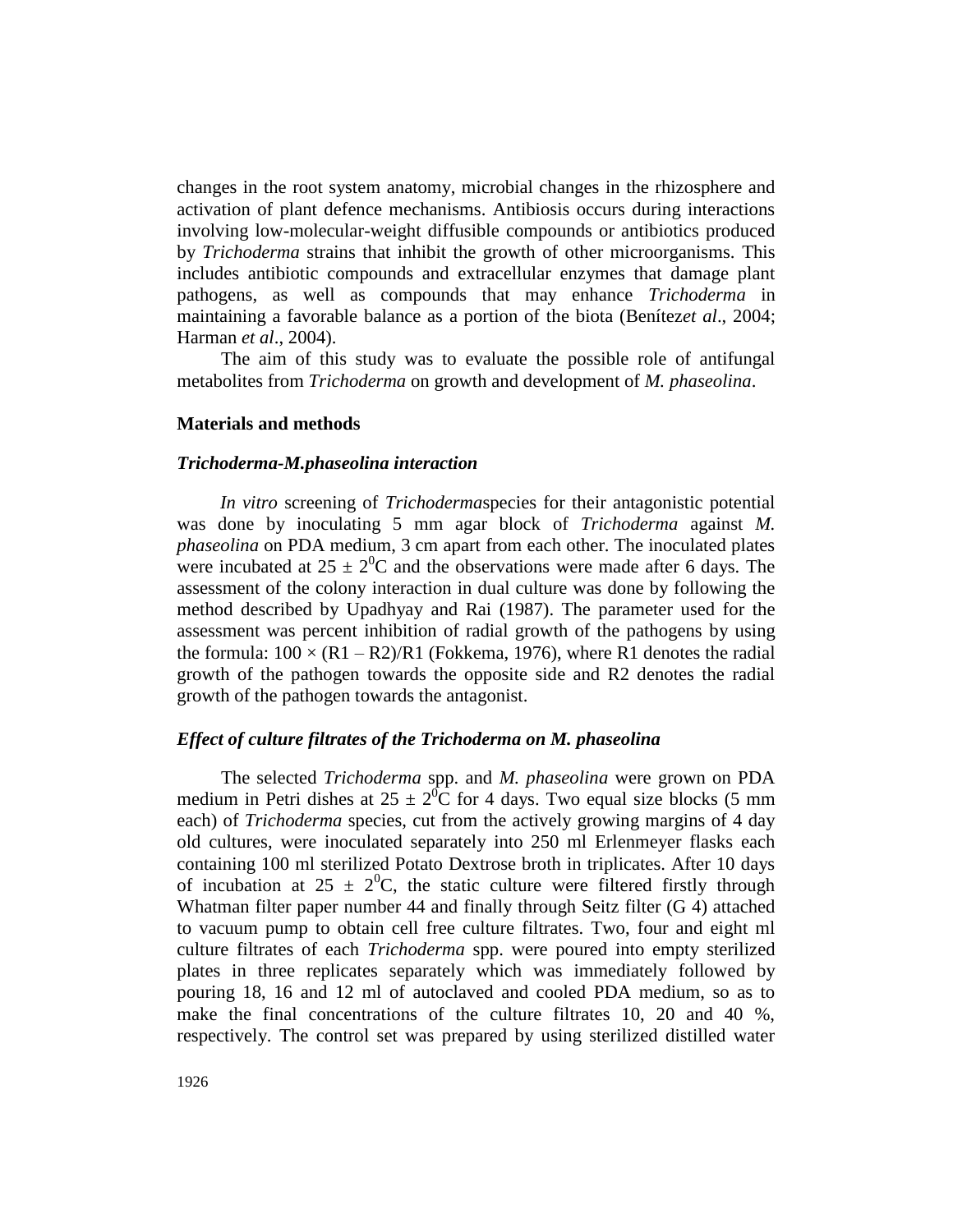mixed in the same ratio in the medium. Five mm agar blocks of actively growing colonies from 5 days old culture of *M. phaseolina* were cut from the margin of the colony and inoculated at the center of Petri-plate separately containing PDA medium and the culture filtrate. The control set was made by pouring 20 ml PDA medium only in sterilized Petri-plates. The inoculated Petri-plates were incubated at  $25\pm2\degree C$  and measurement of the radial colony growth was done after 4 days of incubation. The percent inhibition in the radial growth of the colony was calculated by the following formula:

Per cent growth inhibition =  $(C - T) / C \times 100$ , where C = Growth in control and  $T =$  Growth in treatment.

## *Bioassay of antifungal metabolites of Trichoderma*

## *Non-volatile metabolites on the growth of M. phaseolina*

Effect of non-volatile metabolites on the radial growth of *M. Phaseolina* was assayed by following the well-in-agar method. Monax flasks (500 ml) containing 100ml of Wendling's medium (pH 4.0) were inoculated with 5 mm discs cut from the margin of vigorously growing culture of selected *Tichoderma* species. The flasks were incubated in a shaker (150 rpm) at  $25^{\circ}$ C. After 6 days of incubation, the samples of culture liquid were filtered through Whatman number 1 paper to remove hyphal fragments. The filtrate was centrifuged at 12000 rpm for 15 minutes to remove spores. 20µl of these culture filtrates were placed in wells made on the four corners of PDA plate. In control set, wells made on PDA plate were filled with distilled water. A 5 mm disc cut from the margins of 3-day old cultures of *M. phaseolina* was then placed in center of the Petri plate. The plates were incubated at  $25^{\circ}$ C for 24 h. The test plates and control plates were set up in triplicate. The colony diameter of *M. phaseolina* was measured after 2, 3 and 4 days of incubation and compared to that on the control plates. The per cent inhibition of the growth of *M. phaseolinawas calculated by using formula:*  $(C_2-C_1)/C_2 \times 100$  (Edington *et al.,* 1971) where,  $C_2$  means growth of *M.phaseolina* in control and  $C_1$  means growth of *M. phaseolina* in treatment.

## *Volatile metabolites on the growth of M. phaseolina*

Production of volatile metabolites was assayed by following the method of Dennis and Webster (1971b) as described by Eziashi *et al*. (2006). The selected *Trichoderma* strains were grown on PDA medium in Petri dishes for 6 days at  $25\pm2\degree$ C. After this, the lid of each dish was replaced by a bottom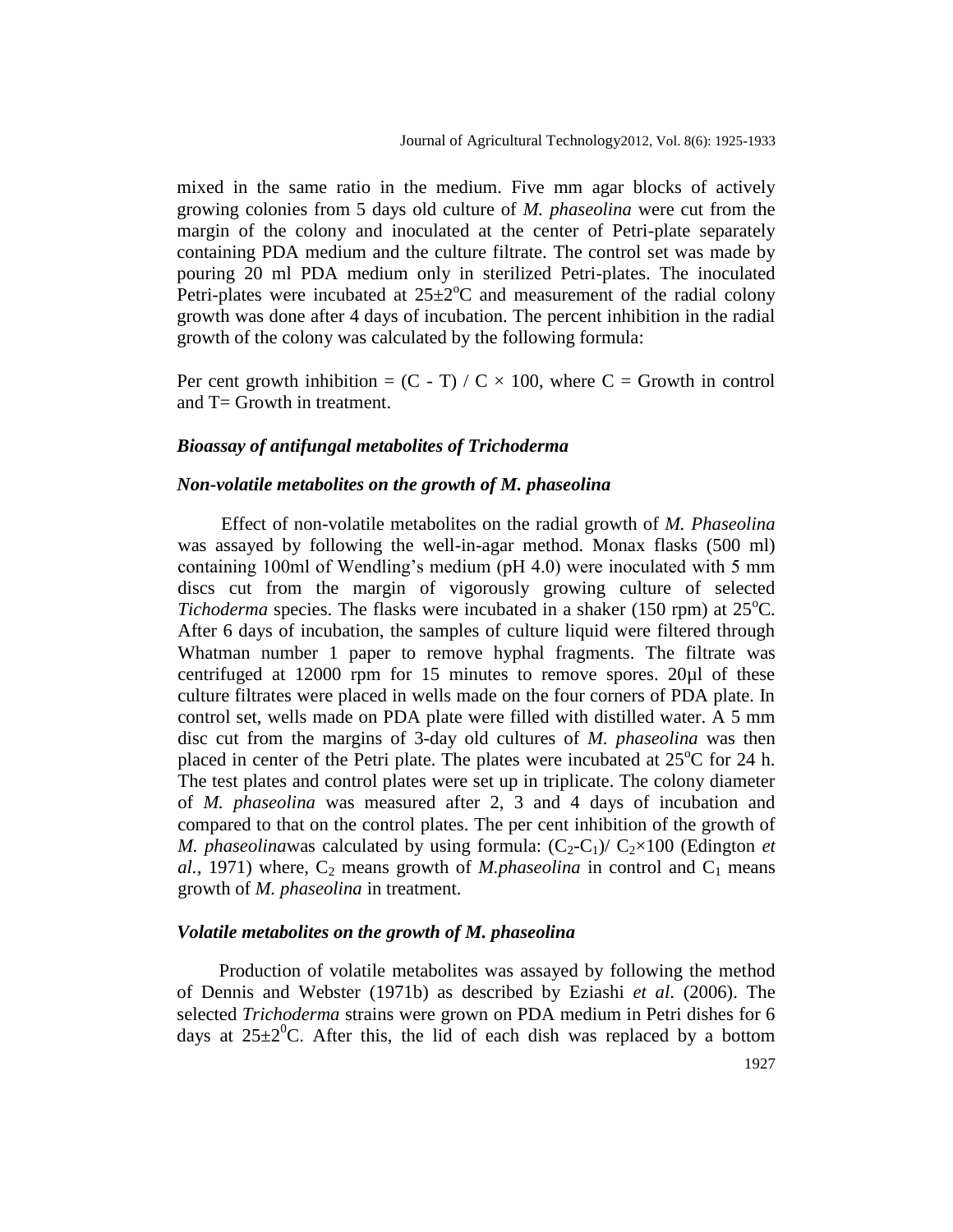containing PDA medium inoculated with *M.phaseolina*. The two dishes were taped together with adhesive tape. The lids of control plates, which had not been inoculated with any of the *Trichoderma* strain, were also replaced in the same way. The test plates and control plates were set up in triplicate. The colony diameter of *M. phaseolina* was measured after 2, 3 and 4 days of incubation. The per cent inhibition of the growth of *M. phaseolina* was calculated by using formula as described earlier.

## **Results**

The culture of all eleven *Trichoderma* strains and the pathogen were maintained on PDA at  $25\pm2\degree$ C. Results from the antagonist-pathogen interaction showed that all the *Trichoderma* strains taken were able to inhibit the growth of *M. phaseolina* and possessed varied degree of zone of inhibition (Table 1). These *Trichoderma* strains were ranked according to degree of interactions (Siddiqui, 2001). *Trichoderma harzianum*-1 firstly produced zone of inhibition but later overgrew on the pathogen *M. phaseolina* and showed strong mycoparasitism (Fig. 1b). In comparison to other *Trichoderma* strains studied during present investigation. Interestingly in case of *T.virens*-2 and *M. phaseolina* interaction, a clear cut zone of inhibition was produced and no further growth of both the colonies was observed (Fig. 1a).

Table 2 showed the effect of different concentrations of culture filtrates of *Trichoderma* strains on the per cent inhibition of radial growth of *M. phaseolina*. Three concentrations of the culture filtrates such as 10 %, 20 % and 40 % were used in the study. The level of inhibition in the radial growth of *M. phaseolina* varied at each concentrations of culture filtrates of all the *Trichoderma* used. Maximum inhibition of radial growth of *M. phaseolina* by all strains was found at 40 per cent concentration of the culture filtrate as compared to 10 and 20 per cent concentrations of the culture filtrates. It was evident from the observation that maximum per cent of inhibition of *M. phaseolina* was found at 40 per cent concentration of *T. harzianum*-1 (42.2%) which was followed by *T .virens*-2 (39.4%).

Non-volatile metabolite test showed that all the selected strains of *Trichoderma* were able to inhibit the growth of *M. phaseolina*. The per cent inhibition varied from 22 to 76% (Fig.2a). Figure 2a showed that mycelial growth of *M. phaseolina* was significantly inhibited by non-volatiles released by *T. harzianum*-1 (76%), while least inhibition by *T. viride*-12 (22%).

Effect of volatile metabolites on the mycelial growth of *M. phaseolina* is presented in Fig2b. All the selected strains of *Trichoderma* inhibited the growth of *M. phaseolina.* The inhibition varied from 13 to 74 %. It indicated that mycelial growth of *M. phaseolina* was maximally inhibited by the volatile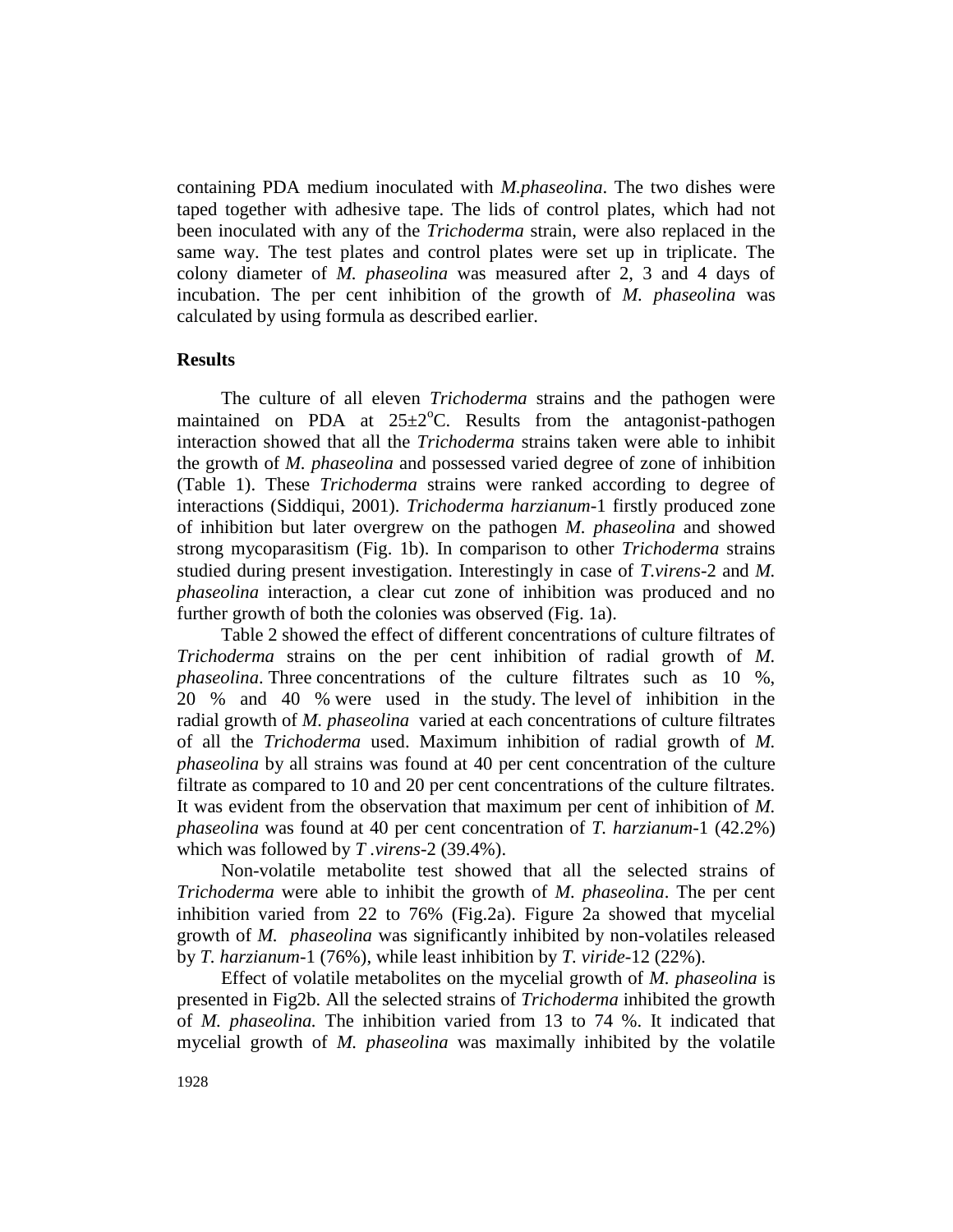metabolites released by *T. harzianum*-1 (74%) than the other strains used in the study (Fig 2b).

**Table 1.** Colony interaction in between *Trichoderma* and *M*. *phaseolina*

| <i>Trichoderma</i> strains | Inhbition % | of inhibition<br>Zone<br>$\textbf{(mm)}$ |  |  |
|----------------------------|-------------|------------------------------------------|--|--|
|                            |             | Degree of interaction*                   |  |  |
| T. harzianum-1             | 74.8        | B                                        |  |  |
| T. harzianum-2             | 66.3        | A                                        |  |  |
| T. virens-56               | 58.5        | Е                                        |  |  |
| T. virens-2                | 68.3        | D                                        |  |  |
| <i>T.</i> atroviride       | 38.9        | Е                                        |  |  |
| T. pseudokonningii-3       | 42.6        | Е                                        |  |  |
| T. pseudokonningii-6       | 62.8        | Е                                        |  |  |
| T. hamatum                 | 28.2        |                                          |  |  |
| T. konningii-4             | 62.1        | Е                                        |  |  |
| T. konningii-7             | 57.2        | Е                                        |  |  |
| T. viride-12               | 64.6        | Е                                        |  |  |

\*A. A zone of inhibition was produced and no further growth was observed.

B. A zone of inhibition was produced. *T.harzianum*-1 later overgrew the zone of inhibition, and colonies of both organisms intermingled.

C. Growth of *T. hamatum* inhibited but later overgrew and met the colony of *M. phaseolina*. No further growth was observed.

D. Colonies of *T. virens*-2 and *M. phaseolina* met each other. No further growth was observed.

E. Colonies of *Trichoderma* strains and *M. phaseolina* intermingled.

|  |  |  |  | <b>Table 2.</b> Effect of culture filtrates of the <i>Trichoderma</i> on <i>M. phaseolina</i> |  |  |
|--|--|--|--|-----------------------------------------------------------------------------------------------|--|--|
|--|--|--|--|-----------------------------------------------------------------------------------------------|--|--|

| <i>Trichoderma</i> strains | Concentrations $(\% )$ |                |                |  |
|----------------------------|------------------------|----------------|----------------|--|
|                            | 10                     | 20             | 40             |  |
| T. harzianum-1             | $32.4 \pm 1.1$         | $36.2 \pm 1.2$ | $42.2 \pm .35$ |  |
| T. harzianum-2             | $28.6 \pm .73$         | $30.1 \pm .70$ | $33.5 \pm .88$ |  |
| T. virens-56               | $21.2 \pm .81$         | $24.8 \pm 1.4$ | $29.3 \pm 1.0$ |  |
| T. virens-2                | $30.2 \pm 1.2$         | $34.5 \pm 1.6$ | $39.4 \pm 1.3$ |  |
| <i>T.</i> atroviride       | $18.4 \pm .60$         | $21.5 \pm .55$ | $25.8 \pm .87$ |  |
| T. pseudokonningii-3       | $19.2 \pm .20$         | $22.3 \pm .78$ | $26.4 \pm 1.5$ |  |
| T. pseudokonningii-6       | $24.5 \pm 1.3$         | $27.2 \pm 1.3$ | $30.8 \pm 1.6$ |  |
| T. hamatum                 | $10.3 \pm .47$         | $16.1 \pm .62$ | $20.5 \pm .96$ |  |
| T. konningii-4             | $22.8 \pm .85$         | $26.2 \pm .66$ | $30.2 \pm 1.5$ |  |
| T. konningii-7             | $20.7 \pm .92$         | $22.6 \pm 1.1$ | $27.2 \pm 1.2$ |  |
| T. viride-12               | $26.4 \pm 1.2$         | $28.6 \pm 1.3$ | $32.3 \pm .92$ |  |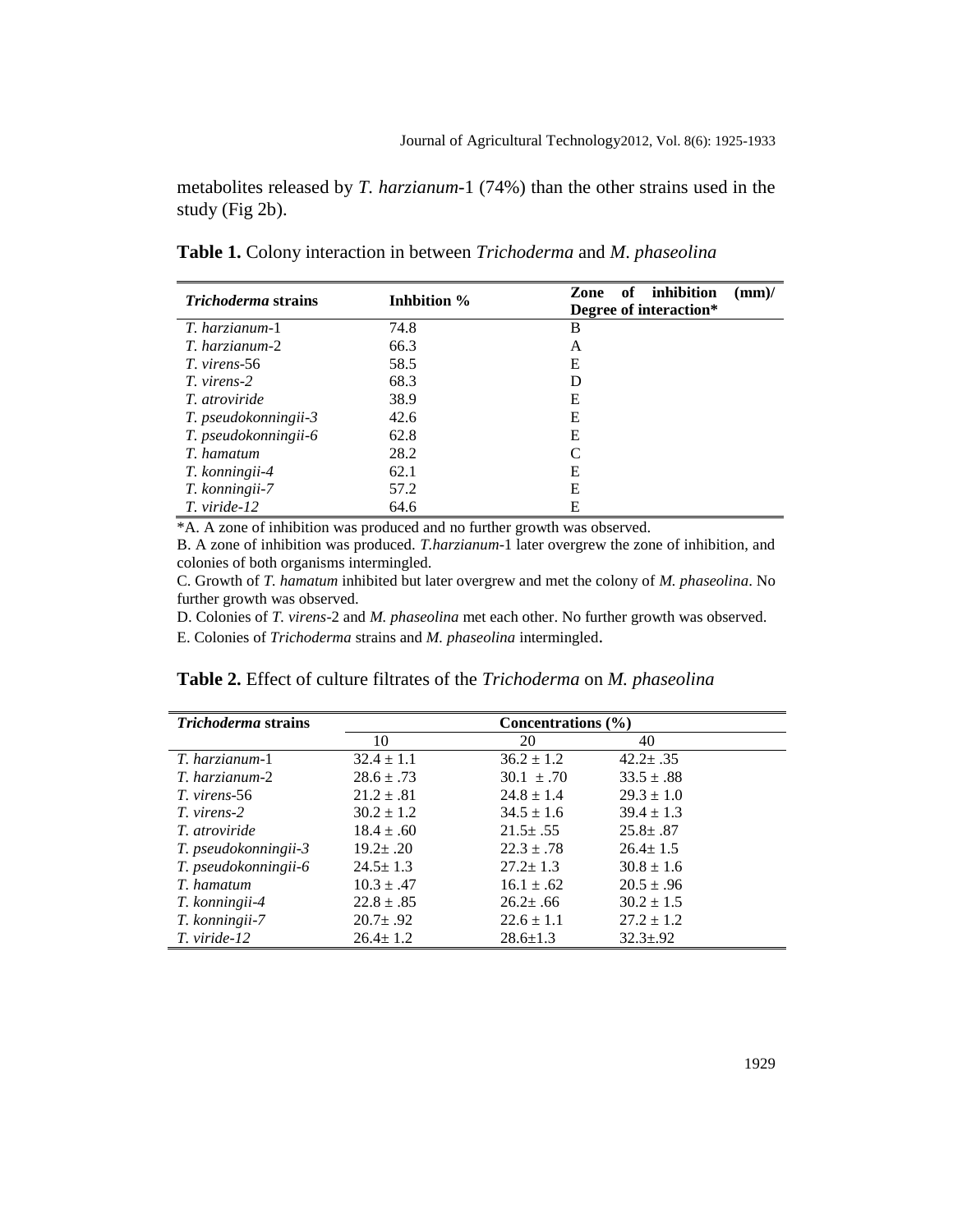

**Fig.1A.** Colony interaction in between *T. virens*-2 and *M. phaseolina* on agar plate, arrow showing the clear zone indicating presence of non-volatile metabolite released by *T.virens*-21B. *T. harzianum*-1 mycoparasitic over *M. phaseolina*



**Fig. 2A.** Growth of *M. phaseolina* in the presence of non-volatile released by *Trichoderma* 2B. Growth of *M. phaseolina* in the presence of volatile released by *Trichoderma*

### **Discussion**

It is noticeable that a microbial biocontrol agent offers harmless to the animals and human beings, cheaper than chemicals and highly effective. There is no risk of the pathogens develop resistance, fungicide residues in food and ground water (Rajendiran *et al*., 2010). Regarding *M. phaseolina*, a number of reports demonstrated that some fungi, in particular *Trichoderma* spp. could be effectively used for the suppression of this pathogen (Aly*et al.,* 2001, 2007).

The marked inhibitory effect of different *Trichoderma* strains on the growth and development of *M. phaseolina* can be seen by the antagonist– pathogen interaction performed in dual culture test. Two component screening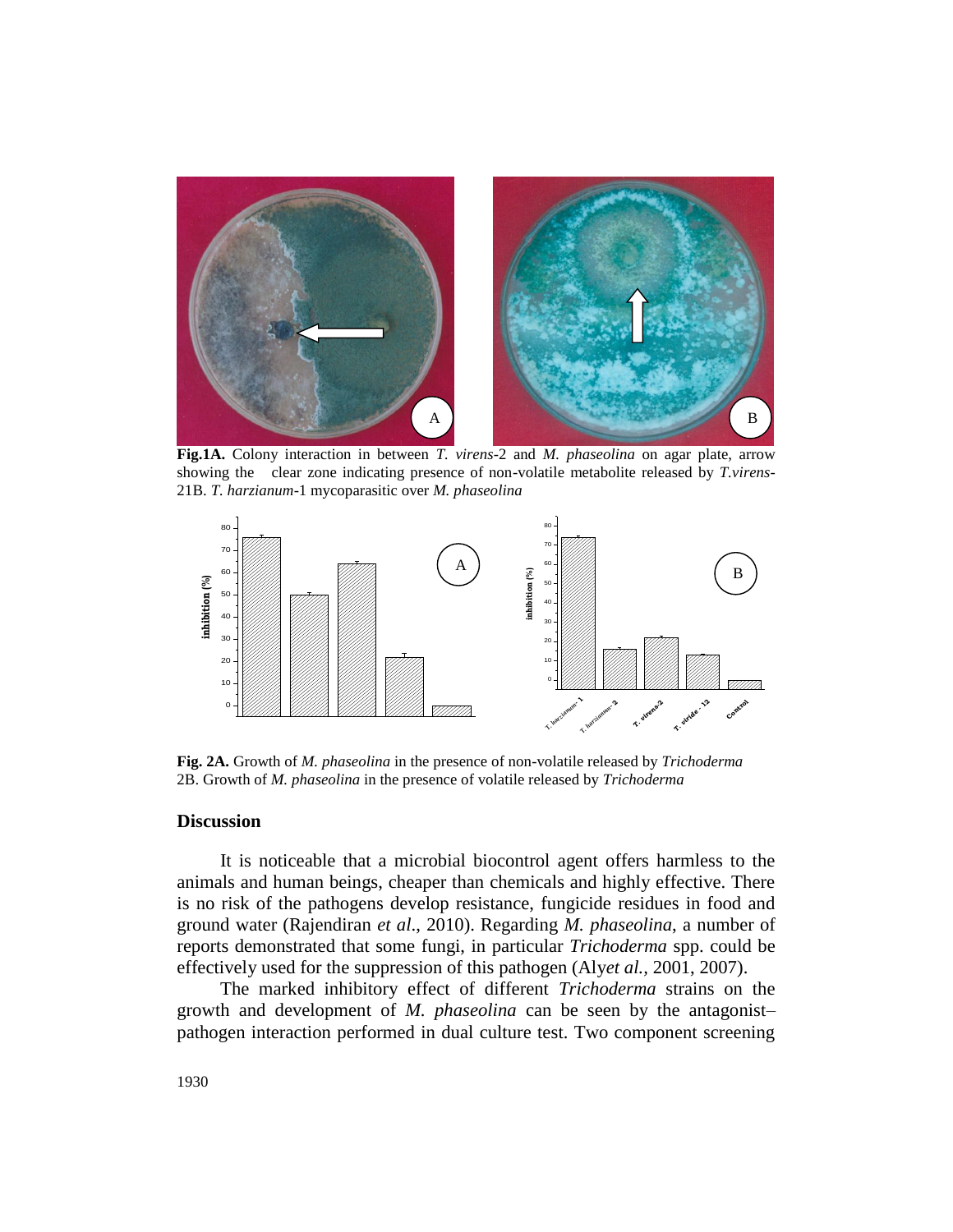(dual culture) is exclusively related to interaction studies and potential antagonists are typically ranked according to their ability to inhibit the growth of the pathogen expressed by an inhibition zone (Skidmore and Dikinson 1976). From the result of *in vitro* experiment, it is evident that eleven different strains of *Trichoderma* species were screened against *M. phaseolina*, possessed varying degree of inhibition of radial colony growth. Only *T. harzianum*-1, *T. virens*-2 and *T. viride*-12 were found more effective in comparison to other strains (Table 1). Observing the zone of inhibition at the point of contact of pathogen and the antagonist and measuring their colony diameter after inoculation, served as an indicator of their *in vitro*biocontrol activity (Anand and Reddy, 2009).The interaction of the antagonists and the pathogen and occurrence of inhibition zone on agar media could be commonly considered as a result of the production of antibiotics, cell wall degrading enzymes and competition for nutrients and space (Upadhyay and Rai, 1987; El-Katatny, 2001).

Culture filtrates have been used in the present study to demonstrate the possible presence and role of fungal metabolites in the process of antagonist behavior of *Trichoderma* species (El-Hasan*et al.,* 2008). Three concentrations of culture filtrates such as 10 per cent, 20 per cent and 40 per cent were used in this study. It was evident from the observation that maximum % of inhibition of *M. phaseolina* was found at 40 per cent concentration of *T. harzianum*-1(42.2%) which was followed by *T. virens*-2 (Table. 2). Inhibition of radial growth of *M. phaseolina* by all strains was found to be maximum at 40 per cent concentration as compared to 10 and 20 per cent concentration of the culture filtrates. It was reported that production of metabolites from different *Trichoderma* strains depend on ecological factors, and so the strains show varying effect on pathogens (Papavizas, 1985). Metabolites produced from *T. viride* and *T. polysporum* reduced the growth of *Ceratocystisparadoxa*, the causal agent of black seed rot in oil palm (Eziashi*et al.,* 2006). *Trichoderma* species produces both volatile and non-volatile metabolites that adversely affect growth of different fungi (Dennis and Webster, 1971a, 1971b; Horvath *et al.,* 1995). Biological activity of antagonist fungi and bacteria may partially be associated with production of antibiotics (Etabarian *et al.,* 2000). On the basis of above two screening method, only 3 *Trichoderma* species that were found effective were selected for non-volatile and volatile metabolite test. Non-Volatile antibiotic test showed that all the selected strains of *Trichoderma* inhibited the growth of *M. phaseolina*. The mycelial growth of *M. phaseolina* was significantly inhibited by *T. harzianum*-1(76%) while least inhibition was recorded with *T.viride*-12 (Fig. 2A). Volatile antibiotic test showed that all the selected strains of *Trichoderma* except the *T. viride*-12 inhibited the growth of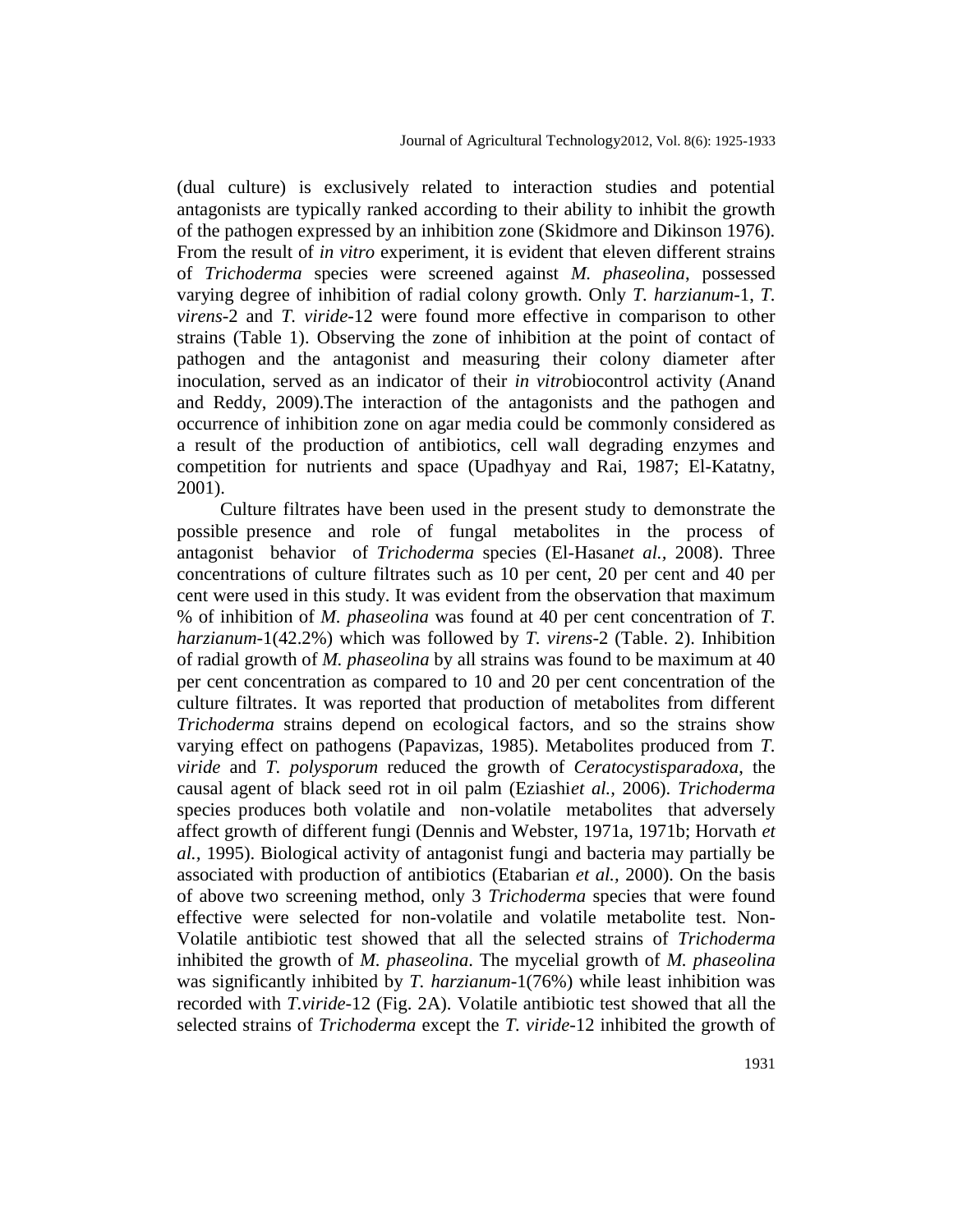*M. phaseolina*(Fig. 2B). The conclusion of this study suggest, firstly, that *T. harzianum*-1produces non-volatile and volatile compounds both in high proportions and secondly, that such compounds may play role in the inhibitory effects observed on colony growth of *M. phaseolina*. Our result also explains that significant success in bio-control is achieved under *in vitro* conditions.

#### **References**

- Aly, A.A., El-shazly, A.M.M., Youssef, R.M. and Omar, M.R. (2001). Chemical and biological control of charcoal rot of cotton caused by *Macrophominaphaseolina*J Agric Sci Mansoura Univ. 26:7661–7674.
- Aly, A.A., Mohamed, A., Abdel-Sattar, Moawad, R., Omar Kamel, A. and Abd-Elsalam (2007). Differential antagonism of *Trichoderma*sp. against *Macrophominaphaseolina*J Plant Protect Res 47:91-102.
- Anand, S. and Jayarama, R. (2009). Biocontrol potential of *Trichoderma*Sp. against plant pathogens Intl J Agric Sci 1:30-39.
- Dennis, C. and Webster, J. (1971a). Antagonistic properties of species groups of *Trichoderma*Production of non-volatile antibiotics Trans Br Mycol Soc 57: 41-48.
- Dennis, C. and Webster, J. (1971b). Antagonistic properties of species groups of *Trichoderma*. Production of volatile antibiotics Trans Br Mycol Soc. 57:25-29.
- Dhingara, O.D. and Sinclair, J.B. (1978). Biology and pathology of *Macrophominaphaseolina.*Universidad Fedral de Vicosa, Brazil.
- Edington, L.V., Khew, K.L. and Barron, G.I. (1971). Fungitoxic spectrum of benzimidazole compounds Phytopathol 61:42-44.
- El-Hasan, A., Walker, F. and Buchenauer, H. (2008). *Trichodermaharzianum*and its Metabolite6-Pentyl-alpha-pyrone Suppress Fusaric Acid Produced by *Fusariummoniliforme* J Phytopathol. 156:79-87.
- El-Katatny, M.H., Gudelj, M., Robra, K.H., Elnaghy, M.A. and Gubitz, G.M. (2001). Characterization of a chitinase and an endo-ß-l,3-glucanase from *Trichoderma harzianum* Rifai T24 involved in control of the phytopathogen *Sclerotium rolfsii.*  Applied Microbiol Biotechnol. 56:137-143.
- Etebarian, H.R., Scott, E.S. and Wicks, T.J. (2000). *Trichodermaharzianum*T39 and *T. virens* DAR 74290 as potential biological control agents for *Phytophthoraerythroseptica*.Eur J Plant Pathol. 106:329-337.
- Eziashi, E.I., Uma, N.U., Adekunle, A.A. and Airede, C.E. (2006). Effect of metabolites produced by *Trichoderma*s pecies against *Ceratocystis paradoxa* in culture medium African J Biotechnol. 5:703-706.
- Fokkema, N.J. and van der Meulen, F. (1976). Antagonism of yeast like phyllosphere fungi against *Septoria nodorum*on wheat leaves Netherlands J Plant Patho. l82: pp.136.
- Malaguti, G. (1990). Half a century of a plant pathologist in a tropical country– Venezuela AnnRevPhytopathol. 28:1–10.
- Papavizas, G.C. (1985). *Trichoderma* and *Gliocladium*: biology, ecology, and potential for biocontrolAnn Rev Phytopathol. 23:23-54.
- Rajendiran, R., Jegadeeshkumar, D., Sureshkumar, B.T. and Nisha, T. (2010). *In vitro* assessment of antagonistic activity of *Trichoderma viride* against post harvest pathogens J Agric Technol. 6:31-35.